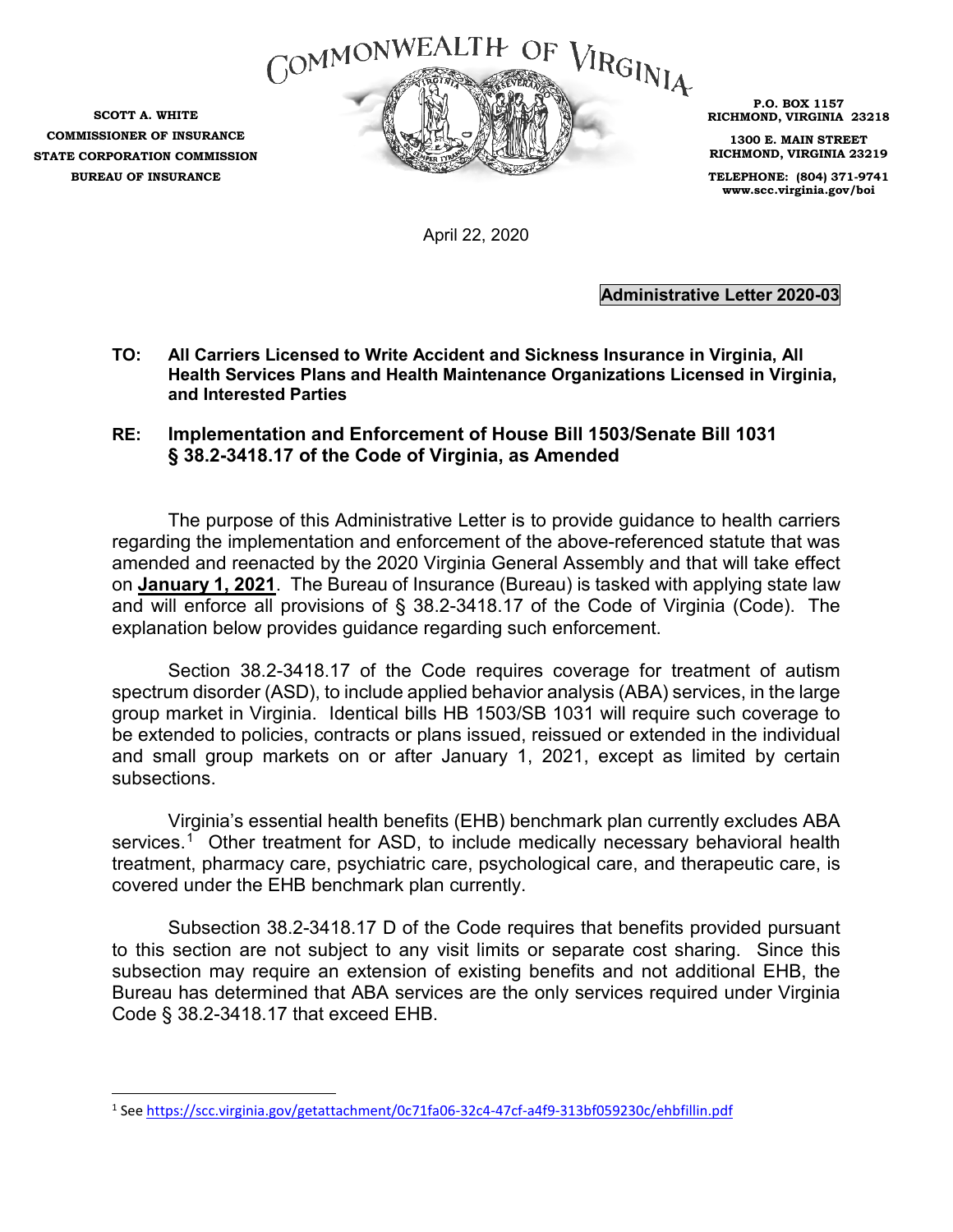Administrative Letter 2020-03 April 22, 2020 Page **2** of **5**

Pursuant to subsection 38.2-3418.17 L, qualified health plans (QHPs) offered through an exchange in the individual or small group markets are not required to provide the benefits stated in this section to the extent they exceed EHB. All on-exchange plans (QHPs) generally are required to be offered and made available off-exchange pursuant to § 38.2-3448 of the Code. Therefore, QHPs (with the same plan ID number) issued offexchange also are not required to provide benefits that exceed EHB, i.e., ABA services.

The state, therefore, is not required to defray costs pursuant to 45 CFR 155.170 since no state mandate applies to QHPs for ABA services that would be in addition to EHB. Additionally, the state is not required to defray costs for any QHPs that provide benefits in accordance with § 38.2-3418.17 voluntarily, since no state mandate applies to QHPs (on or off the exchange) for this benefit. Should a QHP be required to provide ABA services under the Mental Health Parity and Addiction Equity Act of 2008 (MHPAEA), the state is not required to defray those benefits pursuant to 45 CFR 155.170.

All non-QHPs providing individual or group health insurance coverage must provide benefits for treatment of ASD (including ABA) as stated in § 38.2-3418.17 of the Code. The state is not responsible to defray any costs related to these requirements for non-QHPs pursuant to 45 CFR 155.170.

The Bureau offers the following questions and answers to provide further clarification of its enforcement:

# **Treatment of Autism Spectrum Disorder FAQs**

#### **1. Q: What are the effects of amendments to § 38.2-3418.17 (HB 1503/SB 1031) in the 2020 General Assembly session?**

 **A:** For Applied Behavior Analysis (ABA) services: HB 1503/SB 1031 require coverage of ABA services for the treatment of autism spectrum disorder (ASD) for plans in the individual and small group markets. The essential health benefits (EHB) checklist indicates that ABA is excluded in Virginia's EHB benchmark plan. Therefore, the Bureau has determined that the new application of this section to individual and small employer group health insurance coverage would require benefits that exceed EHB.

For other services: HB 1503/SB 1031 require plans in the individual and small group markets to cover treatment of ASD, to include medically necessary behavioral health treatment, pharmacy care, psychiatric care, psychological care, and therapeutic care, with no visit limits. The EHB benchmark plan currently provides these benefits but allows certain services to be limited. For example, the benchmark plan provides a minimum for habilitative services of 30 visits per year.

Subsection 38.2-3418.17 L provides exemption to the benefits required in this section to the extent this section requires benefits that exceed essential health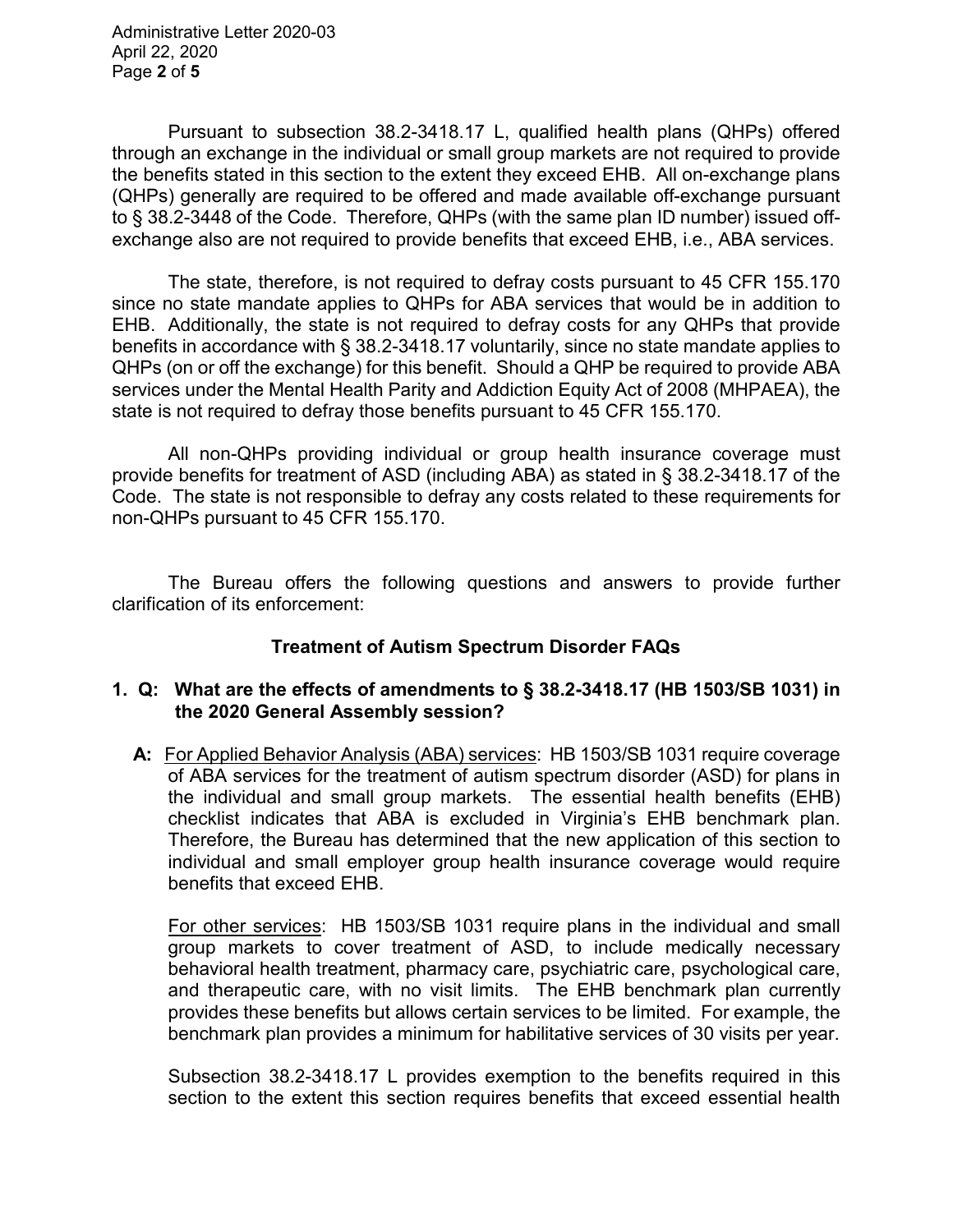benefits (EHB) for plans offered by a carrier through an exchange (qualified health plans or QHPs). Additionally, Subsection L requires that plans offered outside an exchange (non-QHPs) comply with the provisions of § 38.2-3418.17.

A QHP is a plan offered through an exchange but under guaranteed availability provisions that same plan also is required to be provided off-exchange. A QHP is the same plan whether offered on or off the exchange, therefore, the off-exchange version also is not required to provide ABA benefits required by this section. A non-QHP is a plan that is offered solely off the exchange.

Historically, the Bureau and Virginia have determined that benefits required that expand an existing EHB are not considered an "additional required benefit" but rather an extension of an existing required benefit. Therefore, the requirement in subsection 38.2-3418.17 D to remove visit limits from coverage provided under this section can be applied to all individual health insurance coverage and small employer group health insurance coverage since that does not require an additional EHB.

**In Summary: Non-QHPs must cover all benefits required by this section. The requirements of this section to cover ABA services do not apply to QHPs (on and off the exchange) for individual and small employer group health insurance coverage. The requirement to cover other treatments listed in this section with no visit limits are required of all QHPs and non-QHPs. No mandate under this section applicable to QHPs is determined to be in addition to EHBs, therefore, the state is not required to defray costs.** 

## **2. Q: How is ASD defined?**

 **A:** According to MHPAEA and per 45 CFR § 146.136 (a), all conditions, including ASD, covered under a plan or coverage must be defined as either a mental health (MH) or medical/surgical (M/S) condition. Virginia Code defines ASD, but this definition does not clearly define ASD as either a MH or M/S condition. Therefore, plans or coverage must define ASD as either a MH or M/S condition.

## **3. Q: For large group plans, how are the requirements of § 38.2-3418.17 applied?**

 **A:** If the plan or coverage defines autism as a M/S condition, then all the requirements in § 38.2-3418.17 apply, including no visit limits, and minimum dollar caps may be applied to ABA services.

If the plan or coverage defines autism as a MH condition, the carrier shall not impose visit limits and may be able to apply the \$35,000 minimum dollar cap for ABA benefits per plan year if compliant with MHPAEA requirements.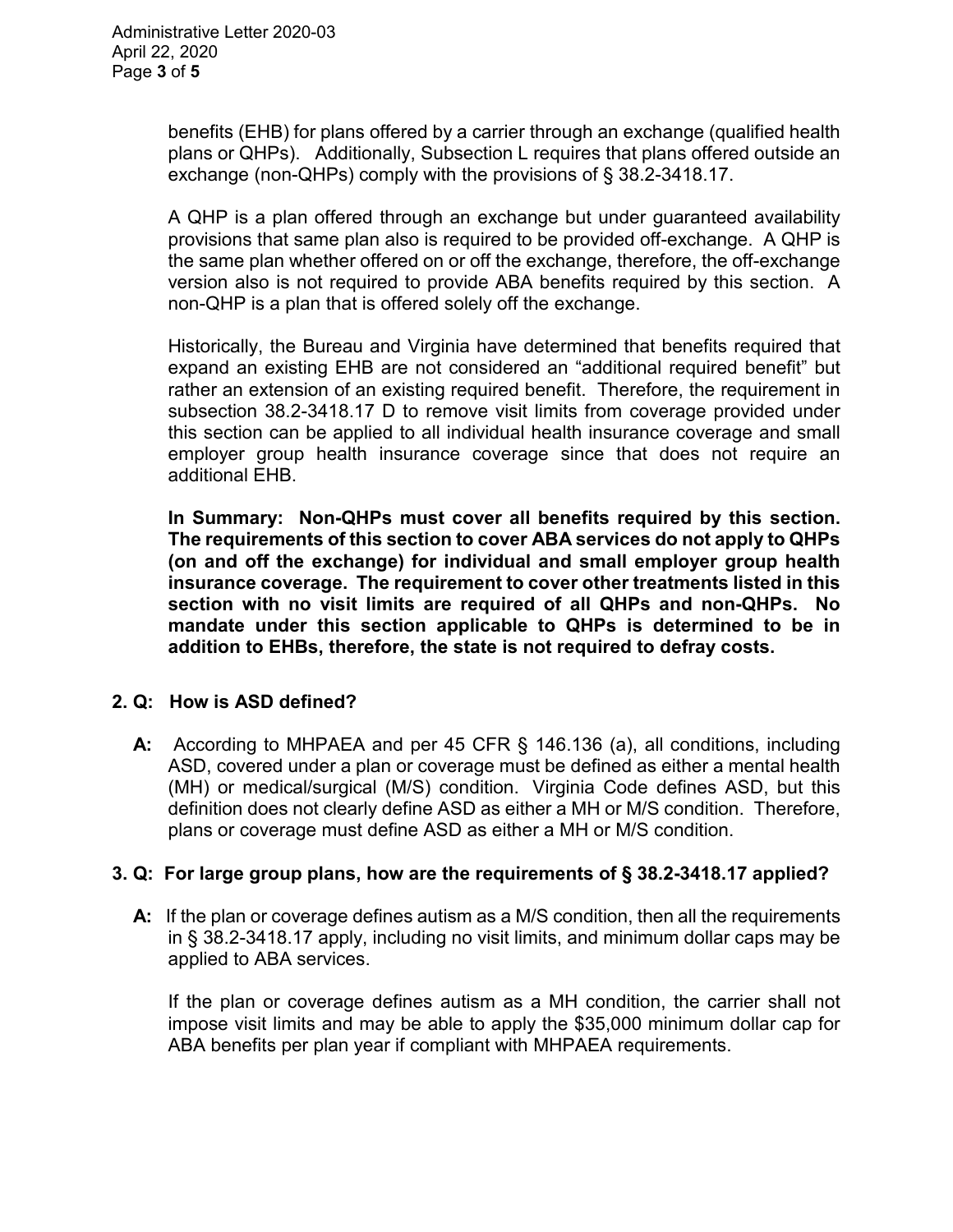#### **4. Q: For individual and small group plans, what are the requirements for the treatment of ASD?**

 **A:** The treatment of ASD is required under EHBs. The plan must first define ASD as either a M/S condition or a MH condition and apply all covered treatment as either M/S benefits or MH benefits (but not both) in accordance with the applicable rules. The plan must provide benefits in accordance with Virginia Code § 38.2-3418.17, except a QHP is not required to provide benefits for ABA services under this section, unless required pursuant to MHPAEA.

## **5. Q: Are there circumstances under which QHPs in the individual and small group markets are required to cover ABA?**

 **A:** Yes. Coverage for ABA may be specifically excluded per the EHB benchmark plan, and as explained above, QHPs are not subject to the requirements of §38.2- 3418.17 to cover ABA. However, if the carrier defines ASD as a MH condition, then the methodology for treatment limitations on ABA must be no more restrictive than treatment limitations on any M/S condition in any given classification under MHPAEA.

## **6. Q: Can QHPs voluntarily cover ABA?**

 **A:** Yes. ABA treatment consists of a number of therapy sessions. ABA therapy sessions may be considered habilitative services, mental health services, or ambulatory patient services, and may be covered under any of those. Costs associated with the voluntary coverage of ABA will not be defrayed by the State given that it is determined this mandate does not apply to QHPs.

## **7. Q: Can QHPs that voluntarily cover ABA therapy visits under habilitative services still impose the \$35,000 or 30-visit limit?**

 **A:** Possibly, since ABA benefits are not EHB and are not required to be offered by QHPs pursuant to Virginia Code § 38.2-3418.17, a carrier may place a dollar or visit limit on ABA services. However, if the carrier defines the condition for which the ABA therapy is being used to treat as a MH condition, then MHPAEA calculation requirements apply and it is possible this would require no dollar limit, a revised dollar limit, or visits limits to be increased or unlimited.

#### **8. Q: If compliance with MHPAEA requires a carrier to exceed EHB benchmark limits, must the state defray the cost?**

 **A:** No. Compliance with MHPAEA does not require defrayal of cost.